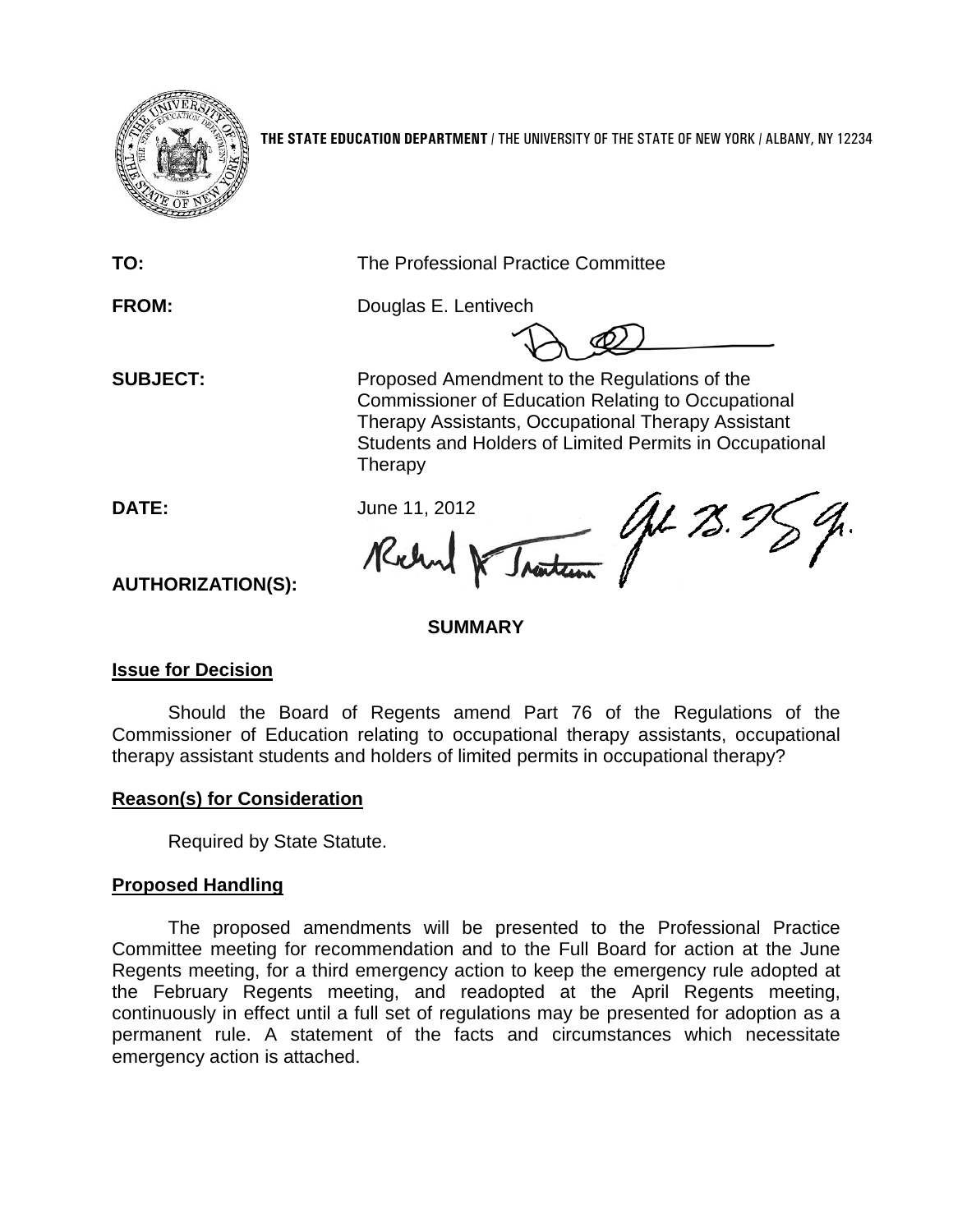## **Procedural History**

Emergency regulations were adopted by the Board of Regents at its February 2012 meeting, effective February 14, 2012, and readopted as an emergency rule at the April Regents meeting. The emergency rule amended those portions of Part 76 of the Regulations of the Commissioner of Education described below relating to the renewal of a limited permit, the definition of practice of an occupational therapy assistant, the requirements for authority to practice as an occupational therapy assistant, and the exemption to the practice requirements for an occupational therapy assistant student.

A Notice of Proposed Rule Making was published in the State Register on March 14, 2012 for a 45-day period of public comment. The proposed rule includes provisions governing the emergency rule topics referenced above, and in addition, provisions governing the supervision of holders of limited permits in occupational therapy and supervision of occupational therapy assistants. These provisions were discussed by the Professional Practice Committee at the April Regents meeting.

Further revisions to the proposed rule are anticipated in response to public comment. Pursuant to the State Administrative Procedure Act, the revised proposed rule cannot be adopted as a permanent rule until after its publication in the State Register and expiration of a 30-day public comment period for revised rule makings. However, the April emergency rule will expire on July 14, 2012. Therefore, another emergency adoption is necessary at the June Regents meeting to ensure that the emergency rule remains continuously in effect until the revised proposed rule can be presented for permanent adoption at the September Regents meeting.

Supporting materials for the proposed amendment are available upon request from the Secretary to the Board of Regents.

#### **Background Information**

The proposed amendments to Part 76 of the Regulations of the Commissioner of Education implement the provisions of Chapter 460 of the Laws of 2011 relating to the profession of occupational therapy. Chapter 460, which became effective on February 13, 2012, amended the Education Law to modify the scope of practice of occupational therapists, change the composition of the State Board for Occupational Therapy, require the direct supervision of holders of limited permits in occupational therapy, and authorize occupational therapy assistant students to provide services as exempt individuals under the direct supervision of an occupational therapist. It also authorized occupational therapy assistants to provide services as exempt individuals and required the Commissioner to define occupational therapy assistants and to promulgate regulations governing their eligibility to practice.

The proposed amendment of section 76.4(b) of the Regulations of the Commissioner of Education implements a provision of the new law that eliminated language that barred a holder of a limited permit in occupational therapy from receiving a renewal in the event the holder failed the licensing examination.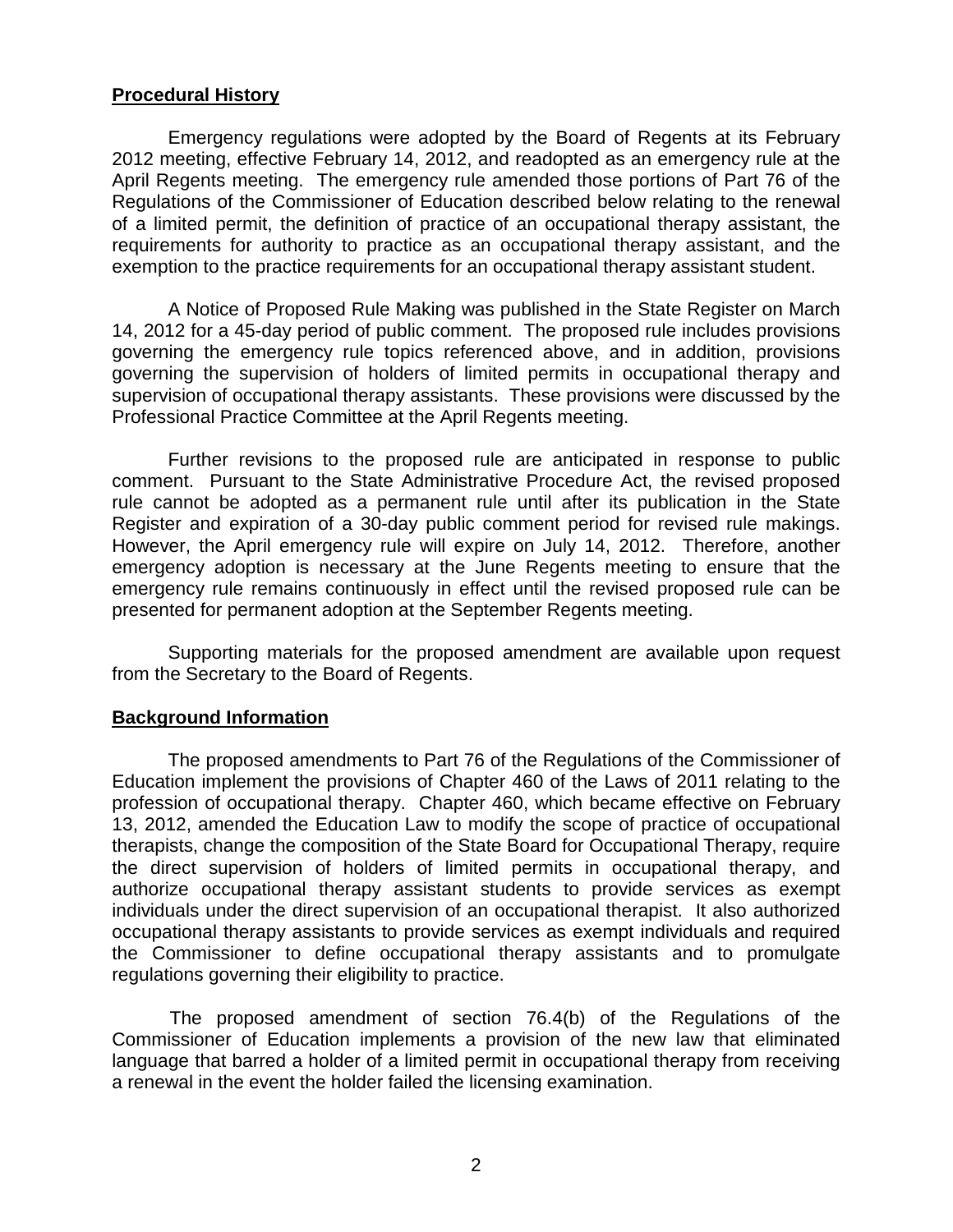Proposed section 76.6 of the Regulations of the Commissioner defines the practice of an occupational therapy assistant (OTA). In accordance with new section 7906(7) of the Education Law, that definition requires OTAs to practice under the supervision of an occupational therapist or physician. Section 76.6 also restricts the use of the title "occupational therapy assistant" to those authorized by the Department to do so.

Proposed section 76.7 of the Regulations of the Commissioner sets forth requirements for authorization to practice as an OTA, including requirements relating to education, experience, and examination.

Finally, proposed section 76.9 of the Regulations of the Commissioner establishes the requirements for OTA students to qualify under the statutory exemption authorizing them to practice prior to licensure. That section also requires that they be supervised by an occupational therapist in accordance with standards established by a national accreditation agency acceptable to the Department.

## **Recommendation**

VOTED: That subdivision (b) of section 76.4 of the Regulations of the Commissioner of Education be amended; that section 76.5 be repealed and section 76.7 be renumbered as section 76.5; that section 76.6 be renumbered as section 76.8 and that new sections 76.6, 76.7, and 76.9 be added, all as submitted, effective July 15, 2012, as an emergency action upon a finding by the Board of Regents that such action is necessary for the preservation of the public health and general welfare in order to ensure that the emergency rule adopted at the February Regents meeting, and readopted at the April Regents meeting, remains continuously in effect until a revised proposed rule can be presented for adoption and made effective as a permanent rule.

#### **Timetable for Implementation**

The February emergency amendments became effective on February 14, 2012. The April emergency amendments became effective on May 15, 2012 and will expire on July 14, 2012. If adopted at the June Regents meeting, the proposed emergency amendments will become effective July 15, 2012 and will expire on September 11, 2012. Further revisions to the proposed amendment published in the March 14, 2012 State Register are being considered in response to public comment. It is anticipated that the revised proposed amendment will be presented for adoption as a permanent rule at the September 10-11, 2012 Regents meeting, after its publication in the State Register and expiration of the 30-day public comment period for revised rule makings.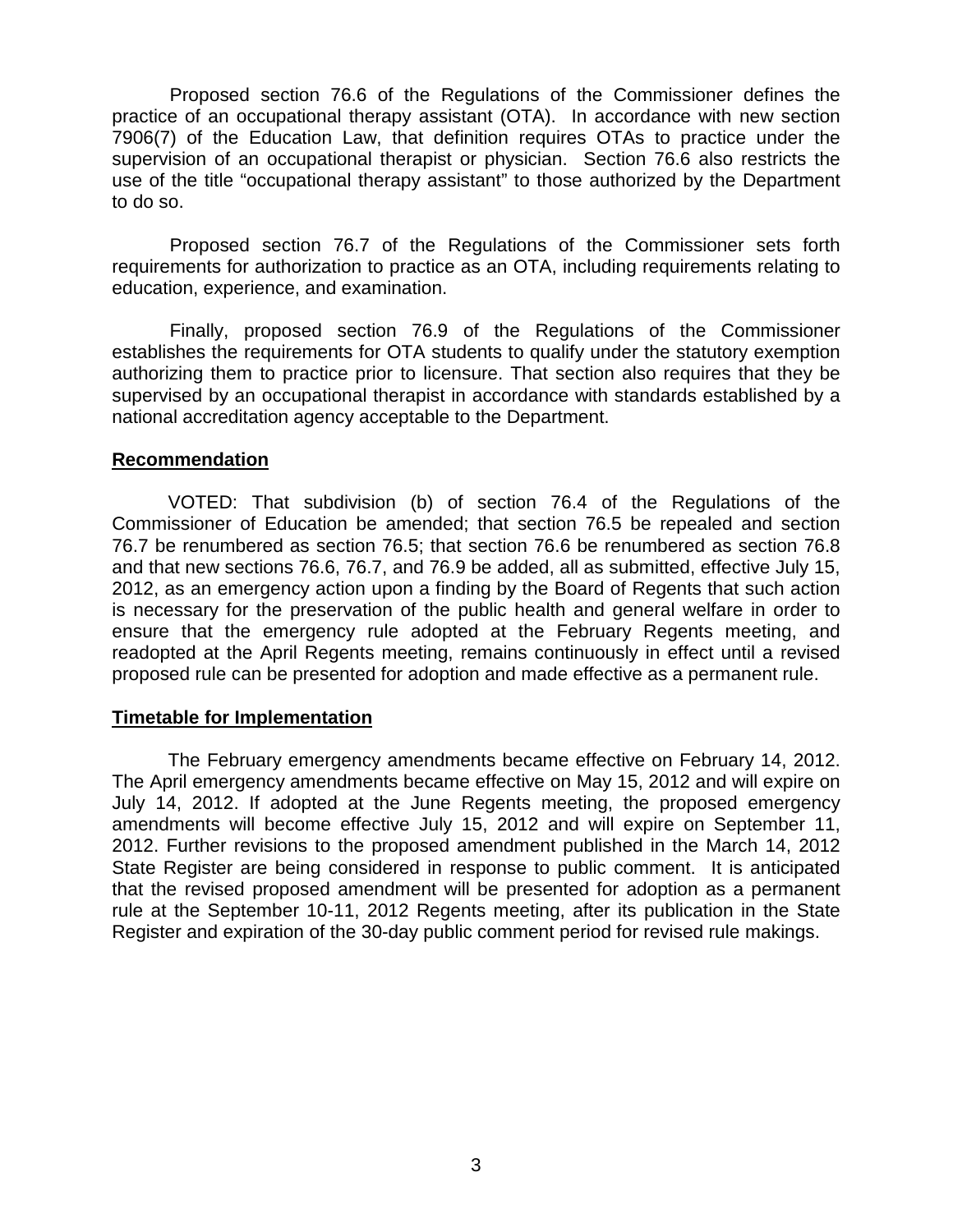# STATEMENT OF FACTS AND CIRCUMSTANCES WHICH NECESSITATE EMERGENCY ACTION

The proposed amendment to the Regulations of the Commissioner of Education is necessary to conform the Commissioner's Regulations to the requirements of Chapter 460 of the Laws of 2011. Chapter 460 amended Article 156 of the Education Law to amend the scope of practice of occupational therapists, to provide for the supervision of limited permittees in occupational therapy, to provide for practice as exempt individuals by occupational therapy assistant students, to authorize and provide for the definition of practice of occupational therapy assistants, to provide that occupational therapist assistants shall be subject to the disciplinary and regulatory authority of the Board of Regents and the Department, and to make various technical changes to these sections of the Education Law.

The proposed amendment is necessary to implement the new law. The Board of Regents adopted the proposed amendment as an emergency rule at its February meeting, with an effective date of February 14, 2012, consistent with the effective date of the law, and readopted the emergency rule at the April Regents meeting to ensure the rule remains continuously in effect until it can be presented for adoption as a permanent rule.

A Notice of Proposed Rule Making was published in the State Register on March 14, 2012. The proposed rule includes provisions governing the topics of this emergency rule, as described above and, in addition, provisions governing the supervision of holders of limited permits in occupational therapy and supervision of occupational therapy assistants. The 45-day public comment period expired on April 30, 2012.

Further revisions to the proposed rule are anticipated in response to public comment. Pursuant to the State Administrative Procedure Act, the revised proposed

4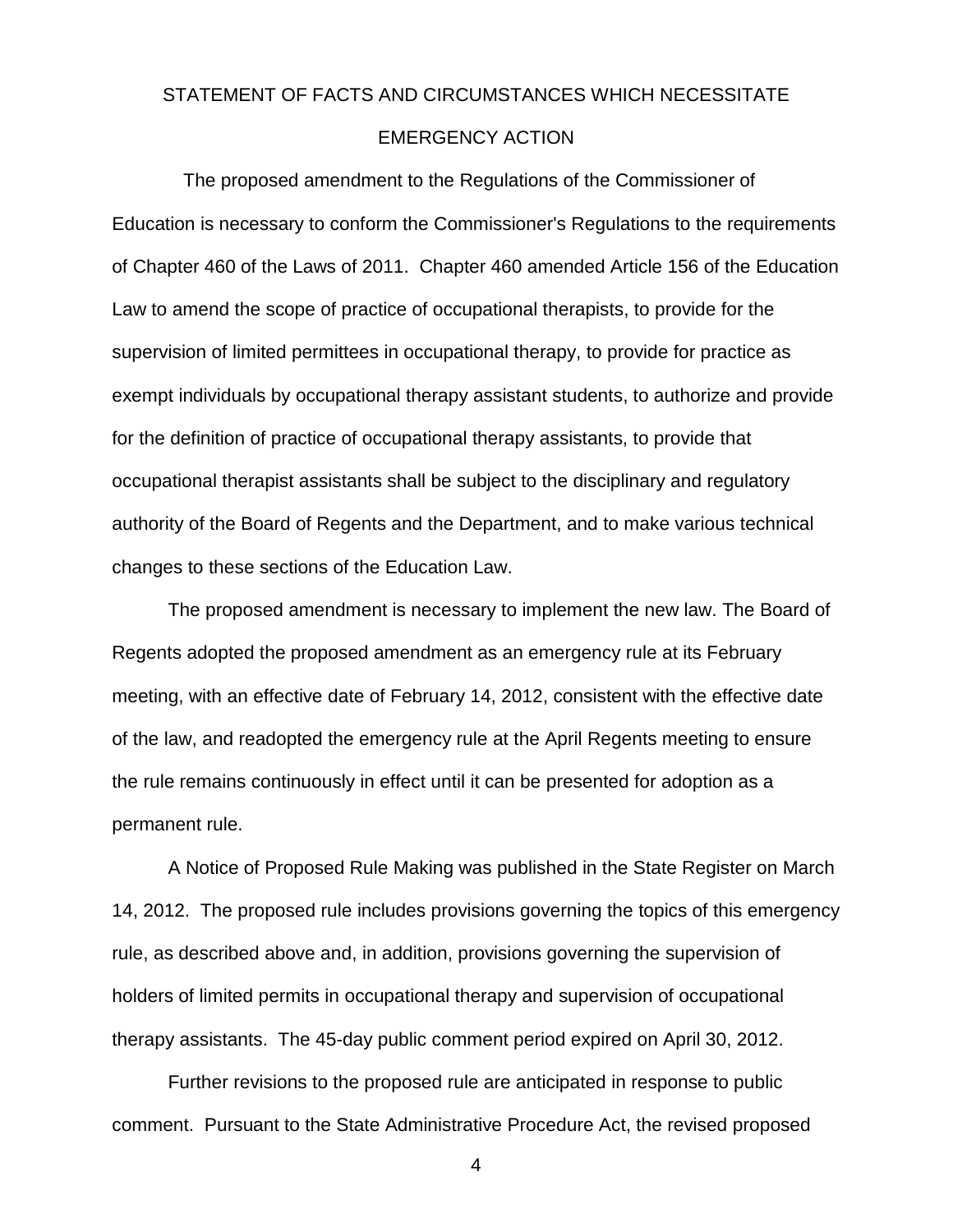rule cannot be adopted as a permanent rule until after its publication in the State Register and expiration of a 30-day public comment period. However, the April emergency rule will expire on July 14, 2012. A lapse in the rule could potentially disrupt the practice of occupational therapy pursuant to Chapter 460 of the Laws of 2011.

Emergency action at the June 18-19, 2012 Regents meeting is necessary for the preservation of the public health and general welfare in order to ensure that the emergency rule remains continuously in effect until the revised proposed rule can be adopted and made effective as a permanent rule.

It is anticipated that the revised proposed rule will be presented for adoption as a permanent rule at the September 10-11, 2012 Regents meeting, following its publication in the State Register and expiration of the 30-day public comment period for revised rule makings required under the State Administrative Procedure Act.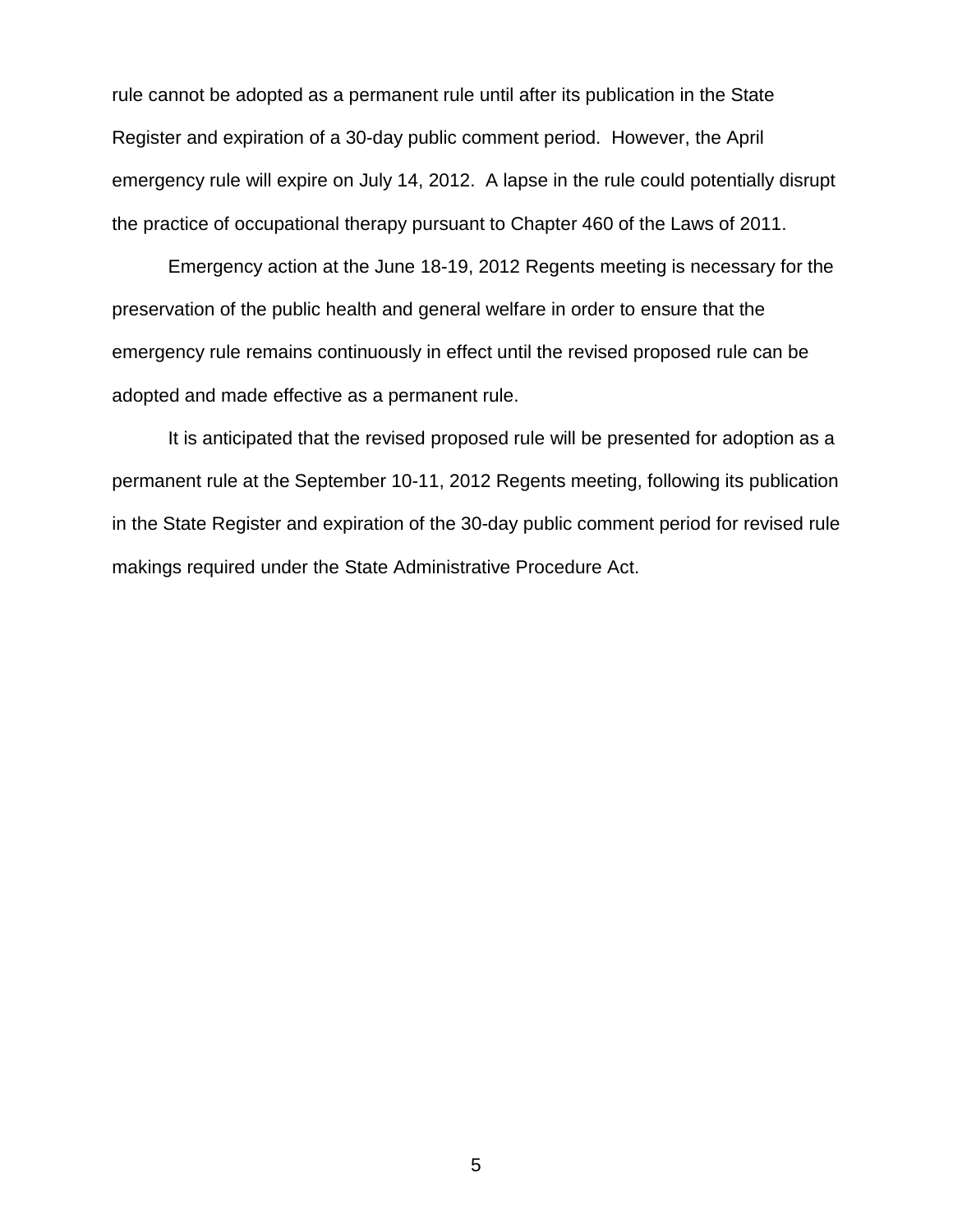#### AMENDMENT TO THE REGULATIONS OF THE COMMISSIONER OF EDUCATION

Pursuant to sections 207, 6504, 6507, 7905 and 7906 of the Education Law.

1. Section 76.4 of the Regulations of the Commissioner of Education is amended, effective July 15, 2012, as follows:

(a) …

(b) Limited permits may be renewed once for a period not to exceed one year at the discretion of the department because of personal or family illness or other extenuating circumstances which prevented the permittee from becoming licensed[, provided that the permittee has not failed the licensing examination in occupational therapy].

2. Section 76.5 of the Regulations of the Commissioner of Education is repealed, and 76.7 of the Regulations of the Commissioner of Education is renumbered 76.5, effective July 15, 2012.

3. Section 76.6 of the Regulations of the Commissioner of Education is renumbered 76.8, and new sections 76.6, 76.7, and 76.9, are added, effective July 15, 2012, to read as follows:

76.6 Definition of occupational therapy assistant practice and the use of the title occupational therapy assistant.

(a) An "occupational therapy assistant" shall mean a person authorized in accordance with this Part who provides occupational therapy services under the direction and supervision of an occupational therapist or licensed physician and performs client related activities assigned by the supervising occupational therapist or licensed physician. Only a person authorized under this Part shall participate in the practice of occupational therapy as an occupational therapy assistant, and only a person authorized under this Part shall use the title "occupational therapy assistant."

(b) As used in this section, client related activities shall mean:

6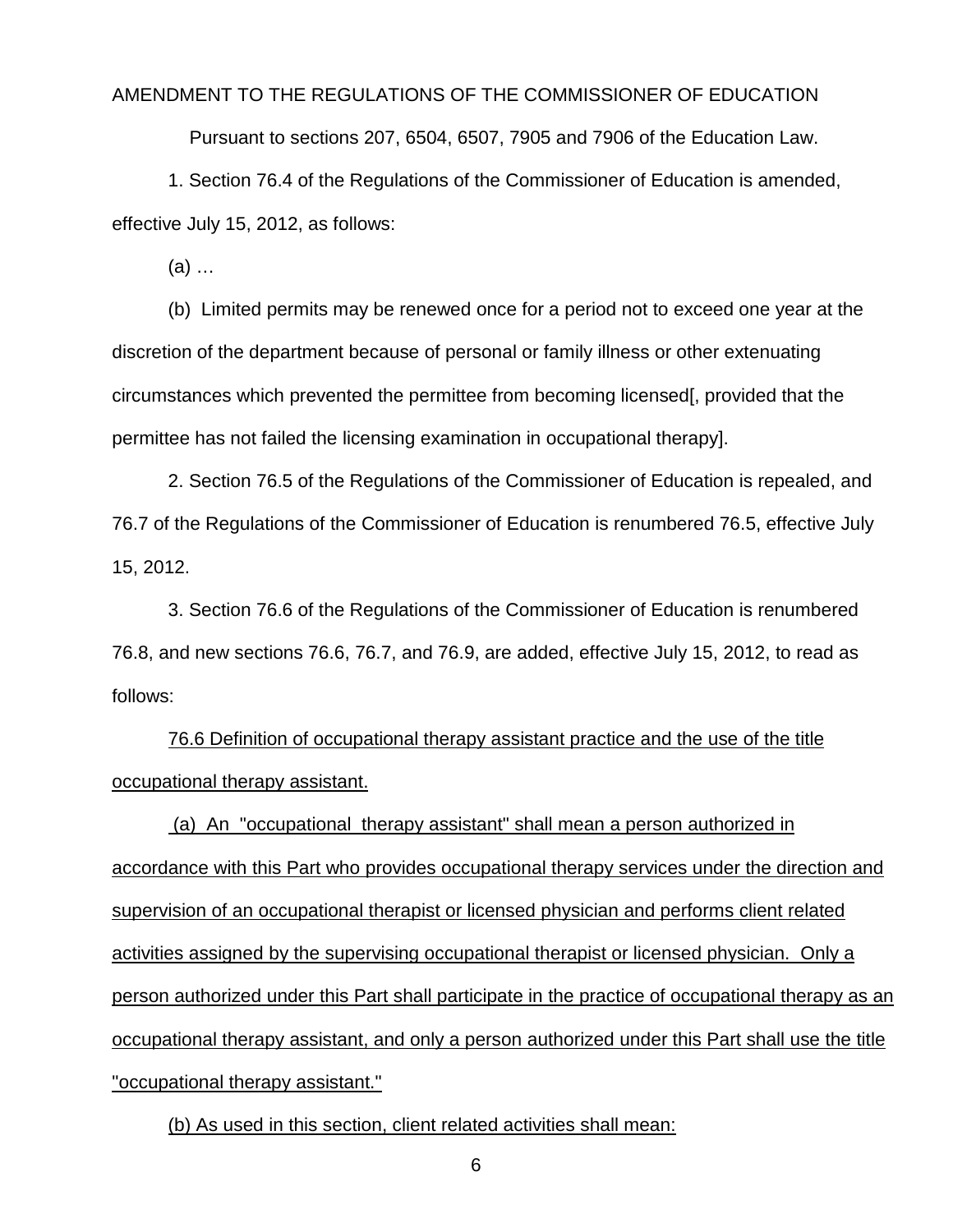(1) contributing to the evaluation of a client by gathering data, reporting observations and implementing assessments delegated by the supervising occupational therapist or licensed physician;

(2) consulting with the supervising occupational therapist or licensed physician in order to assist him or her in making determinations related to the treatment plan, modification of client programs or termination of a client's treatment;

(3) the utilization of a program of purposeful activities, a treatment program, and/or consultation with the client, family, caregiver, or other health care or education providers, in keeping with the treatment plan and under the direction of the supervising occupational therapist or licensed physician;

(4) the use of treatment modalities and techniques that are based on approaches taught in an occupational therapy assistant educational program registered by the Department or accredited by a national accreditation agency which is satisfactory to the Department, and that the occupational therapy assistant has demonstrated to the occupational therapist or licensed physician that he or she is competent to use; or

(5) the immediate suspension of any treatment intervention that appears harmful to the client and immediate notification of the occupational therapist or licensed physician.

76.7 Requirements for authorization as an occupational therapy assistant.

To qualify for authorization as an occupational therapy assistant pursuant to section

7906(7) of the Education Law, an applicant shall fulfill the following requirements:

(a) file an application with the Department;

(b) have received an education as follows:

(1) completion of a two-year associate degree program for occupational therapy

assistants registered by the Department or accredited by a national accreditation agency which is satisfactory to the Department; or